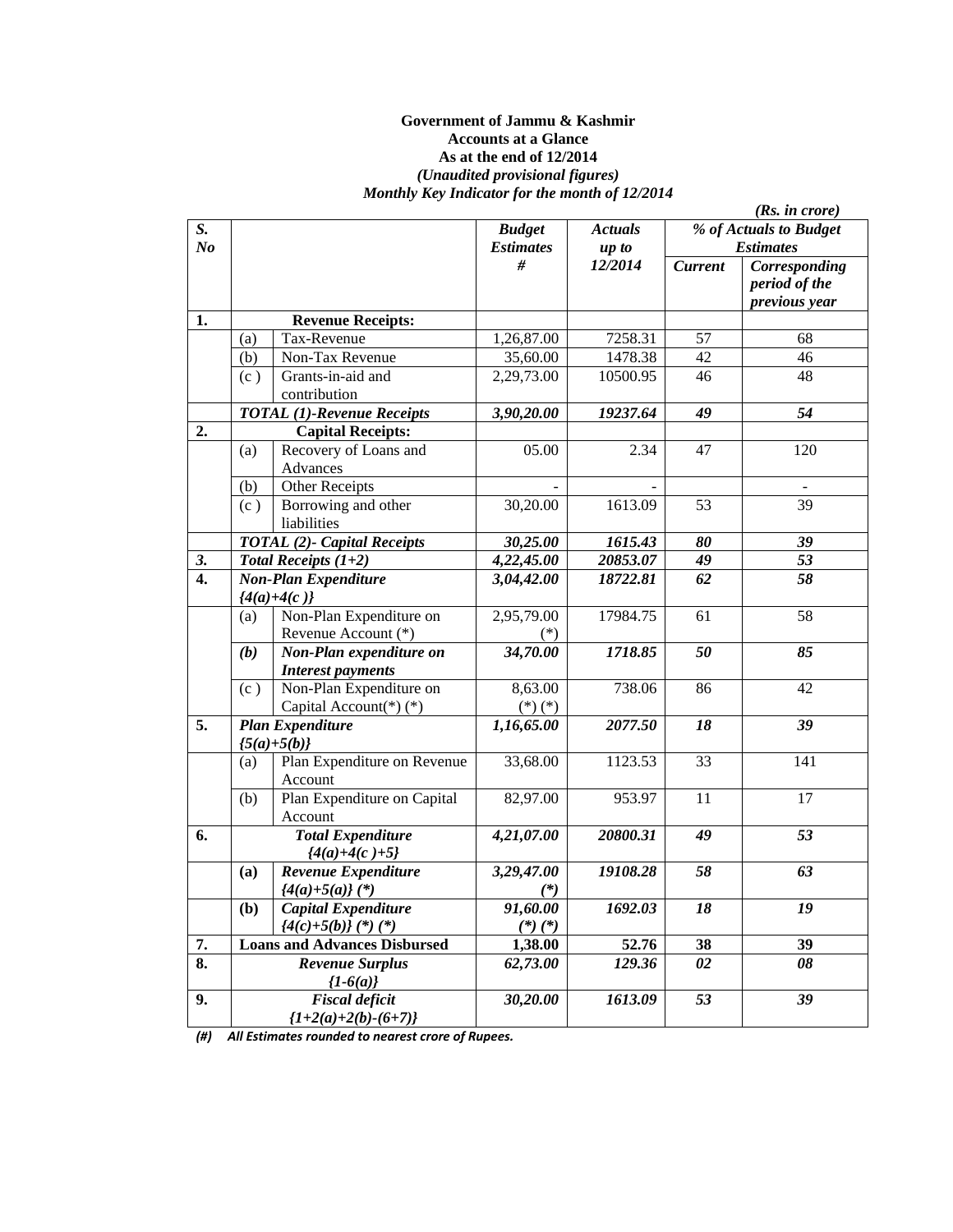(\*) There is a difference of Rs. 486.00 crore between the total Revenue Expenditure Estimates shown in the *"Abstract of Expenditure within Revenue Account" (Rs. 3,24,61.00 crore) and those shown in "Budget at a Glance" (Rs. 3,29,47.00 crore) in the Budget for 2014‐15.*

(\*) (\*) Similarly there is a difference of Rs. 208.00 crore between the total Capital Expenditure Estimates *shown in the "Abstract of Capital Expenditure outside Revenue Account" (Rs. 89,52.00 crore) and those shown in "Budget at a Glance" (Rs. 91,60.00 crore) in the Budget for 2014‐15.*

Matter stands referred to the State Government for clarification. In the meantime figures as appearing in the "Budget at a Glance" 2014-15 have been adopted in this statement, for squaring purposes, and the *differential amount of Rs. 4,86.00 crore and Rs. 2,08.00 crore have been tentatively added to Revenue Expenditure (Non‐Plan) and Capital Expenditure (Non‐Plan) estimates respectively.*

The Civil, Forest Accounts relating to Kashmir and Ladakh Divisions for the month of July 2014 could not be incorporated in the State Government Accounts due to devastating floods in the Valley. However, the same *have been included in the State Government Accounts in the monthly Accounts for the month of December 2014.*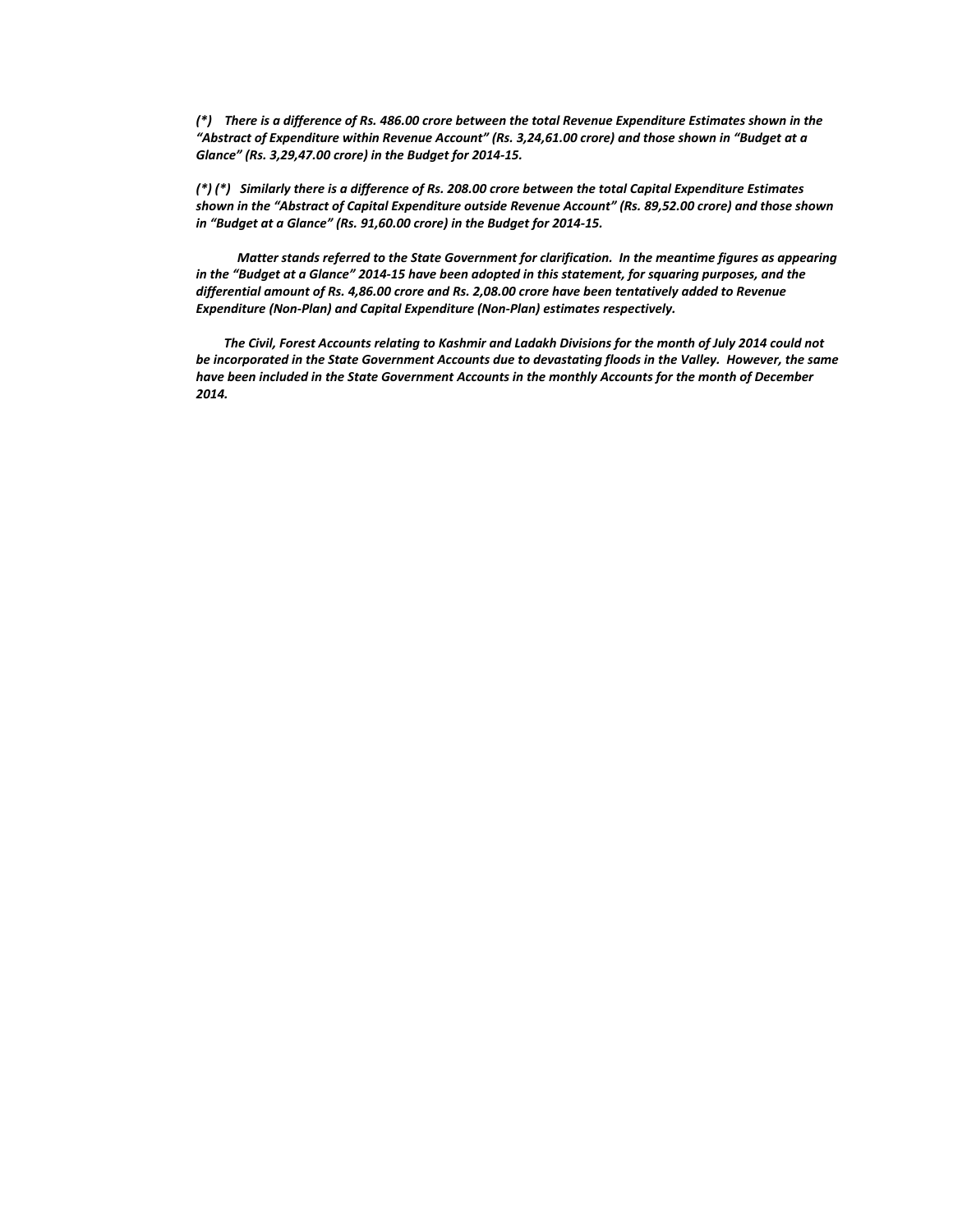# (Format of Progressive Figures)

### T A X R E V E N U E

| <b>Month</b>     |                | 2014-15            |                | 2013-14            |
|------------------|----------------|--------------------|----------------|--------------------|
|                  | <b>Monthly</b> | <b>Progressive</b> | <b>Monthly</b> | <b>Progressive</b> |
| April 2014       | 878.25         | 878.25             | 860.26         | 860.26             |
| May 2014         | 343.37         | 1221.62            | 1119.99        | 1980.25            |
| <b>June 2014</b> | 997.65         | 2219.27            | 372.97         | 2533.22            |
| <b>July 2014</b> | 767.12         | 2986.39            | 1477.79        | 3831.01            |
| August 2014      | 698.12         | 3684.51            | 292.92         | 4123.93            |
| September 2014   | 601.99         | 4286.50            | 399.02         | 4522.95            |
| October 2014     | 1076.76        | 5363.26            | 1155.05        | 5678.00            |
| November 2014    | 1049.54        | 6412.80            | 1326.68        | 7004.86            |
| December 2014    | 845.51         | 7258.31            | 613.74         | 7618.60            |
| January 2015     |                |                    | 1412.25        | 9030.85            |
| February 2015    |                |                    | 546.69         | 9577.54            |
| March 2015       |                |                    | 1468.37        | 11045.91           |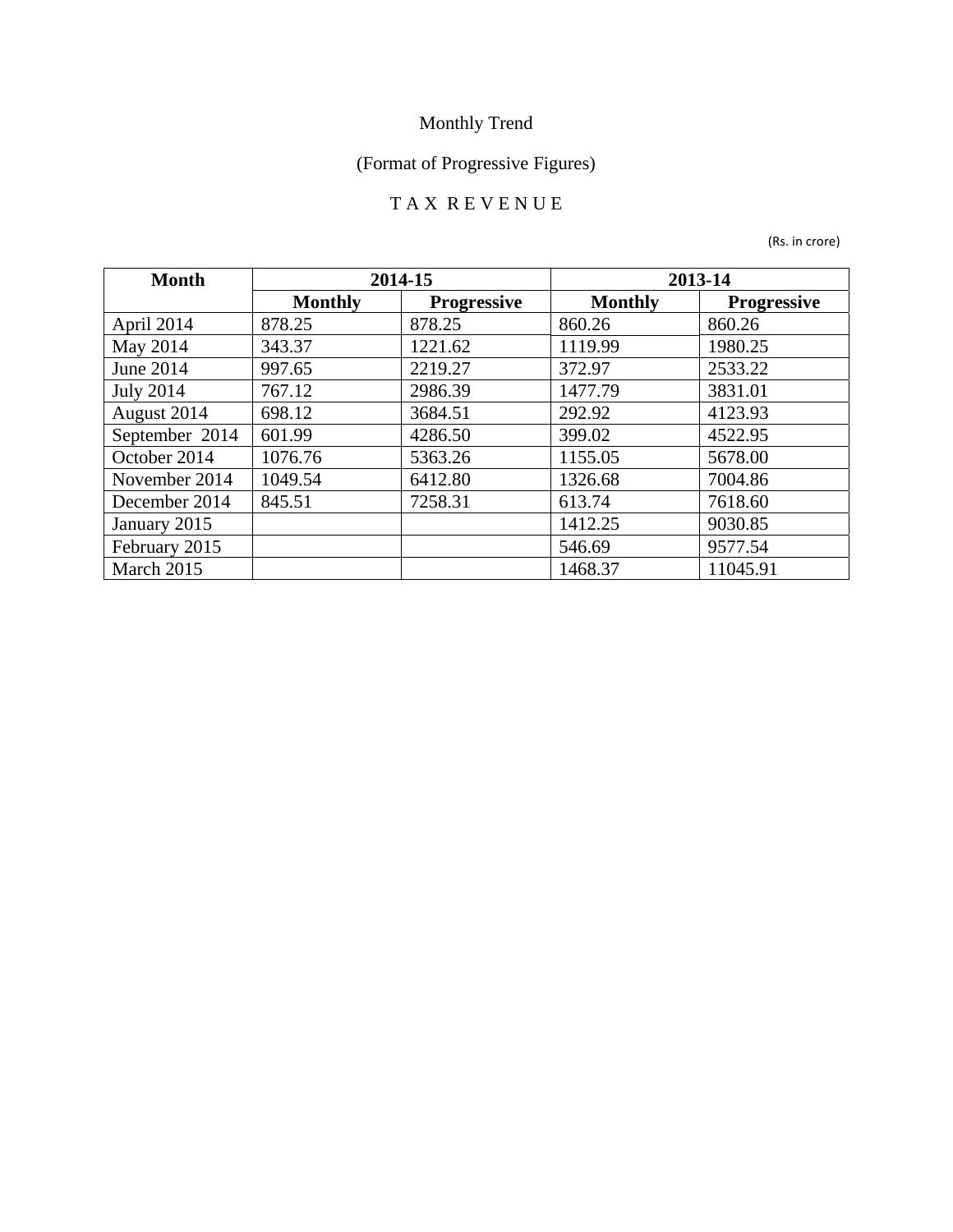## (Format of Progressive Figures)

### N O N-T A X R E V E N U E

| <b>Month</b>     |                | 2014-15            | 2013-14        |                    |
|------------------|----------------|--------------------|----------------|--------------------|
|                  | <b>Monthly</b> | <b>Progressive</b> | <b>Monthly</b> | <b>Progressive</b> |
| April 2014       | 204.31         | 204.31             | 109.99         | 109.99             |
| May 2014         | 152.66         | 356.97             | 107.71         | 217.70             |
| June 2014        | 138.97         | 495.94             | 112.51         | 330.21             |
| <b>July 2014</b> | 121.94         | 617.88             | 155.42         | 485.63             |
| August 2014      | 142.56         | 760.44             | 276.16         | 761.79             |
| September 2014   | 108.19         | 868.63             | 126.65         | 888.44             |
| October 2014     | 271.36         | 1139.99            | 149.43         | 1037.67            |
| November 2014    | 152.08         | 1292.07            | 213.23         | 1250.90            |
| December 2014    | 186.31         | 1478.38            | 147.04         | 1397.94            |
| January 2015     |                |                    | 157.84         | 1555.78            |
| February 2015    |                |                    | 154.34         | 1710.12            |
| March 2015       |                |                    | 1111.96        | 2822.08            |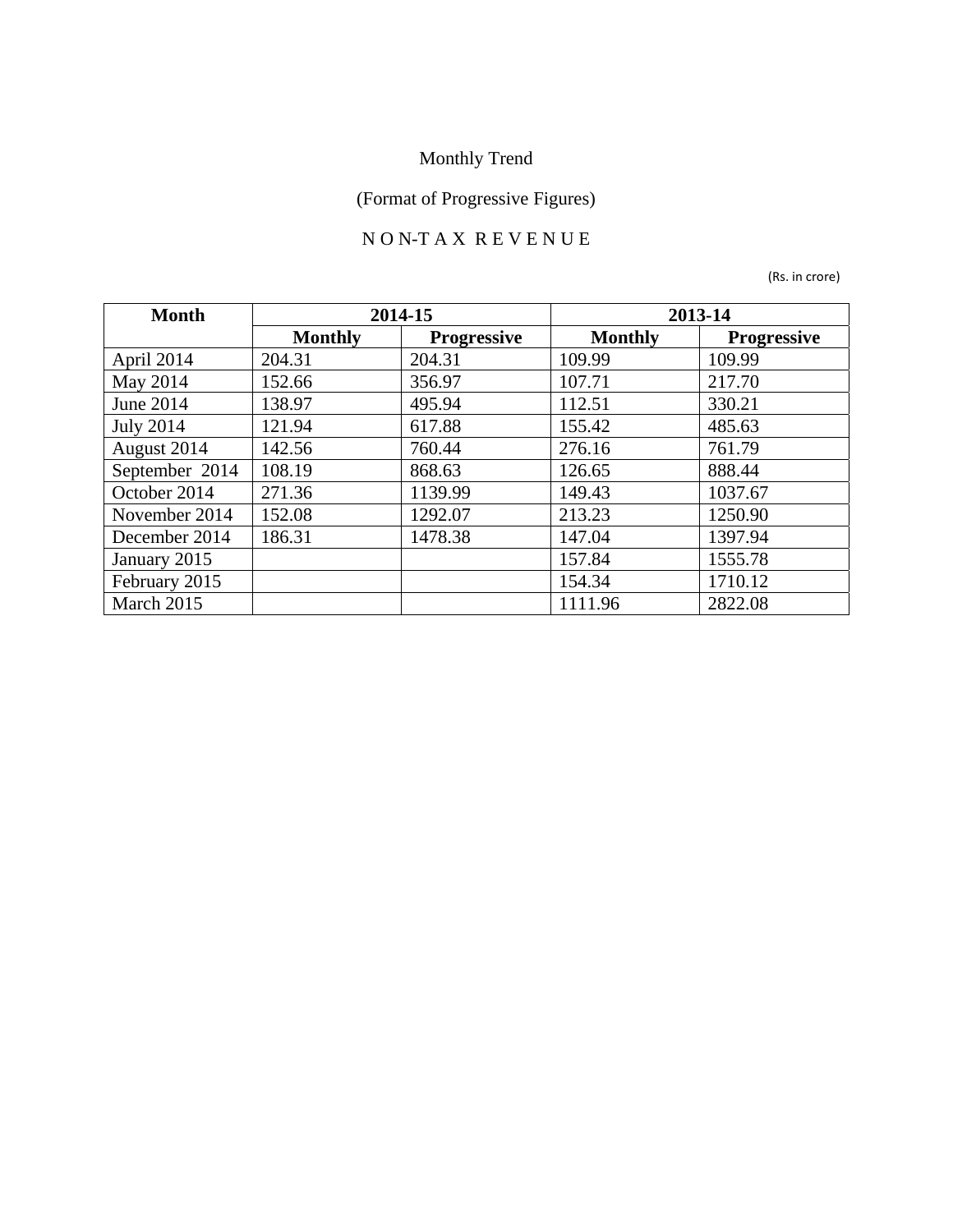## (Format of Progressive Figures)

#### Revenue Receipts

#### Of GRANTS-IN-AID AND CONTRIBUTIONS

| <b>Month</b>     |                | 2014-15            |                | 2013-14            |
|------------------|----------------|--------------------|----------------|--------------------|
|                  | <b>Monthly</b> | <b>Progressive</b> | <b>Monthly</b> | <b>Progressive</b> |
| April 2014       |                |                    |                |                    |
| May 2014         | 505.52         | 505.52             | 1441.79        | 1441.79            |
| June 2014        | 1267.45        | 1772.97            |                | 1441.79            |
| <b>July 2014</b> |                | 1772.97            | 1878.22        | 3320.01            |
| August 2014      | 1300.32        | 3073.29            |                | 3320.01            |
| September 2014   | 1317.40        | 4390.69            | 1134.21        | 4454.22            |
| October 2014     | 1053.44        | 5444.13            |                | 4454.22            |
| November 2014    | 3142.65        | 8586.78            | 3135.23        | 7589.45            |
| December 2014    | 1914.17        | 10500.95           | 1840.97        | 9430.42            |
| January 2015     |                |                    | 479.15         | 9909.57            |
| February 2015    |                |                    | 1856.08        | 11765.65           |
| March 2015       |                |                    | 2113.55        | 13879.20           |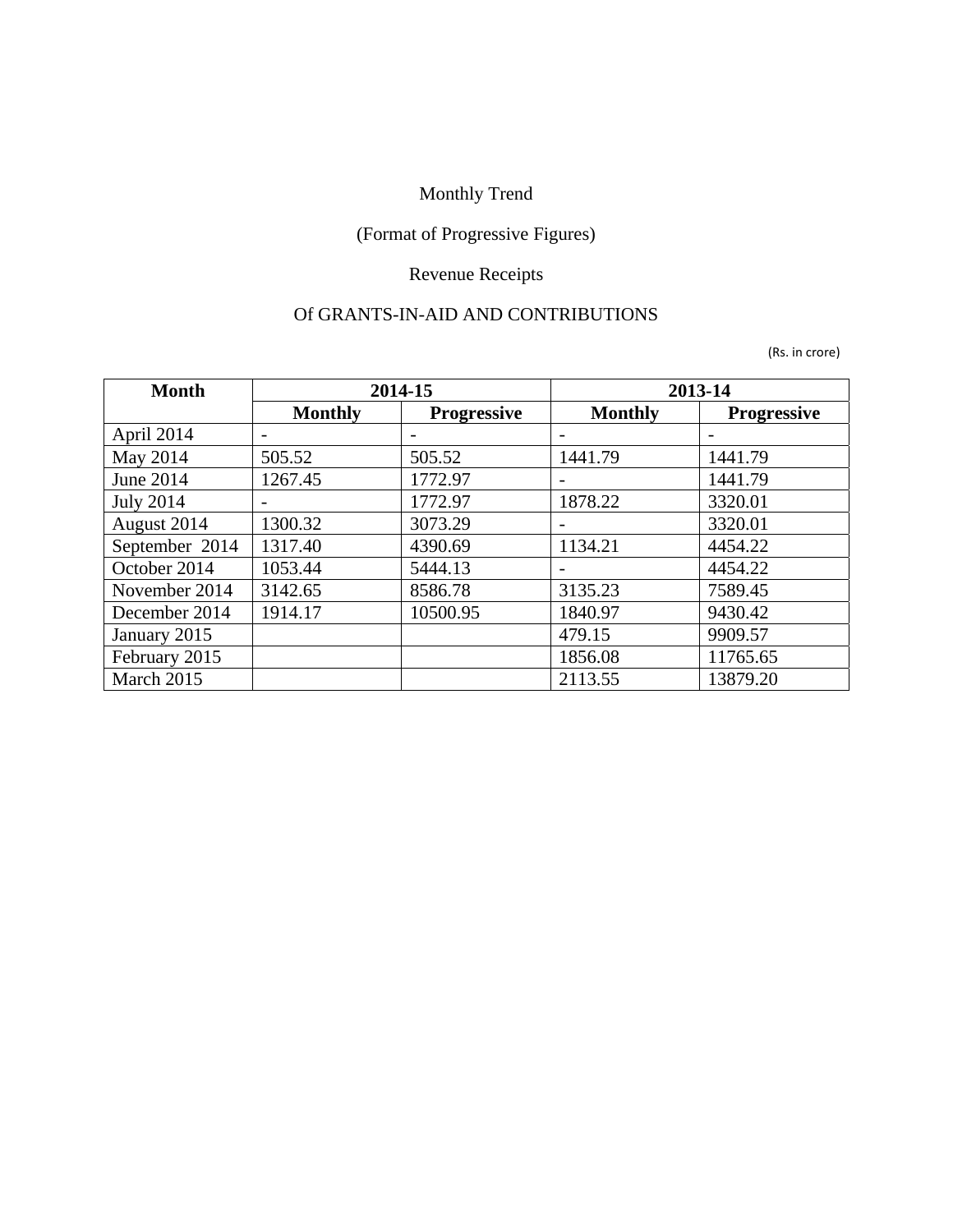#### (Format of Progressive Figures)

### RECOVERY OF LOANS AND ADVANCES

| <b>Month</b>     |                | 2014-15            | 2013-14        |                    |
|------------------|----------------|--------------------|----------------|--------------------|
|                  | <b>Monthly</b> | <b>Progressive</b> | <b>Monthly</b> | <b>Progressive</b> |
| April 2014       | 0.16           | 0.16               | 0.15           | 0.15               |
| May 2014         | 0.13           | 0.29               | 0.10           | 0.25               |
| June 2014        | 0.07           | 0.36               | 0.12           | 0.37               |
| <b>July 2014</b> | 0.03           | 0.39               | 0.14           | 0.51               |
| August 2014      | 0.10           | 0.49               | 0.16           | 0.67               |
| September 2014   | 0.13           | 0.62               | 0.17           | 0.84               |
| October 2014     | 0.10           | 0.72               | 0.12           | 0.96               |
| November 2014    | 0.05           | 0.77               | 0.11           | 1.07               |
| December 2014    | 1.57           | 2.34               | 0.13           | 1.20               |
| January 2015     |                |                    | 0.12           | 1.32               |
| February 2015    |                |                    | 2.04           | 3.36               |
| March 2015       |                |                    | 0.77           | 4.13               |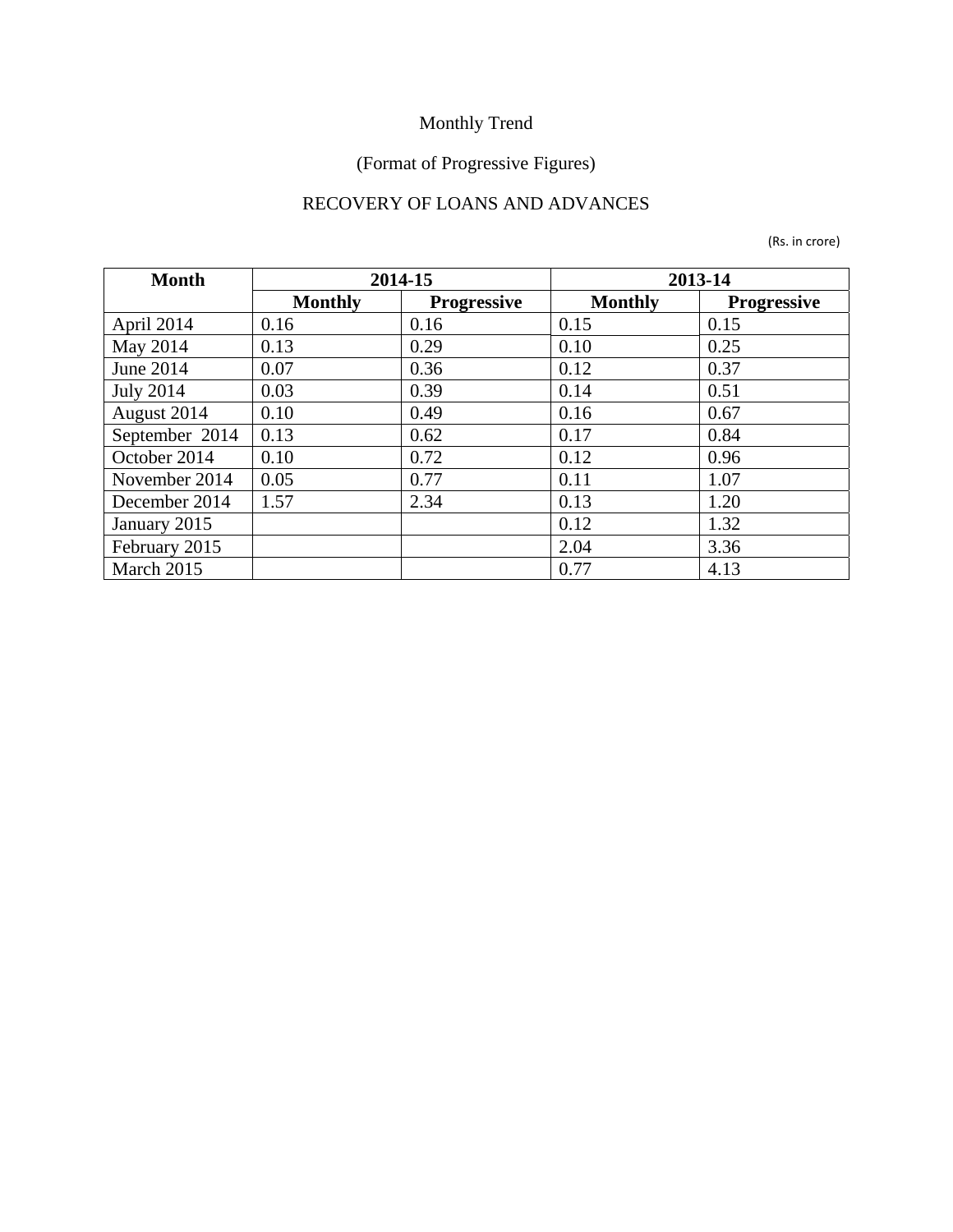## (Format of Progressive Figures)

#### BORROWINGS AND OTHER LIABILITIES

| <b>Month</b>     |                | 2014-15            | 2013-14        |                    |
|------------------|----------------|--------------------|----------------|--------------------|
|                  | <b>Monthly</b> | <b>Progressive</b> | <b>Monthly</b> | <b>Progressive</b> |
| April 2014       | 1163.57        | 1163.57            | 522.65         | 522.65             |
| May 2014         | 942.20         | 2105.77            | 485.58         | 1008.23            |
| June 2014        | $(-)142.36$    | 1963.41            | 994.13         | 1902.36            |
| <b>July 2014</b> | 555.77         | 2519.18            | 834.97         | 1067.39            |
| August 2014      | $(-)844.60$    | 1674.58            | 1153.93        | 2221.32            |
| September 2014   | $(-)61.10$     | 1613.48            | 98.75          | 2320.07            |
| October 2014     | 874.43         | 2487.91            | 1258.87        | 3578.94            |
| November 2014    | $(-)2026.85$   | 461.06             | $(-)1662.25$   | 1916.69            |
| December 2014    | 1152.03        | 1613.09            | $(-)788.54$    | 1128.15            |
| January 2015     |                |                    | 689.14         | 1817.29            |
| February 2015    |                |                    | $(-)265.44$    | 1551.85            |
| March 2015       |                |                    | 1268.16        | 2820.01            |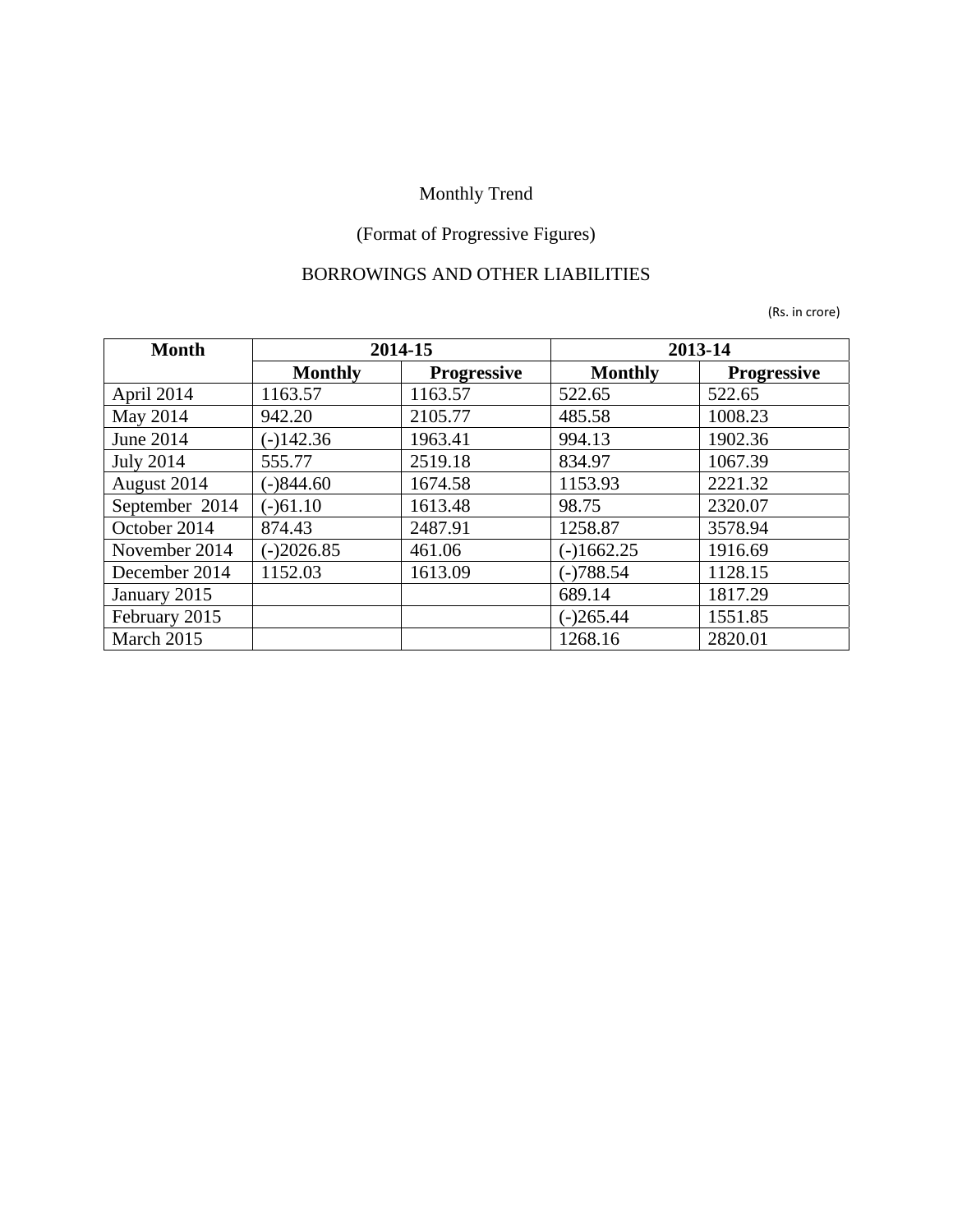## (Format of Progressive Figures)

#### NON-PLAN EXPENDITURE ON REVENUE ACCOUNT

| <b>Month</b>     |                | 2014-15            | 2013-14        |                    |
|------------------|----------------|--------------------|----------------|--------------------|
|                  | <b>Monthly</b> | <b>Progressive</b> | <b>Monthly</b> | <b>Progressive</b> |
| April 2014       | 2202.12        | 2202.12            | 1455.34        | 1455.34            |
| May 2014         | 1809.22        | 4011.34            | 1516.00        | 2971.34            |
| June 2014        | 2057.85        | 6069.19            | 1232.19        | 4203.53            |
| <b>July 2014</b> | 1270.11        | 7339.30            | 244.04         | 6647.57            |
| August 2014      | 1042.19        | 8381.49            | 1402.80        | 8050.37            |
| September 2014   | 1724.60        | 10106.09           | 1495.56        | 9545.93            |
| October 2014     | 2771.23        | 12877.32           | 2116.01        | 11661.94           |
| November 2014    | 1998.03        | 14875.35           | 2574.58        | 14236.52           |
| December 2014    | 3109.40        | 17984.75           | 1542.53        | 15779.05           |
| January 2015     |                |                    | 2212.12        | 17991.17           |
| February 2015    |                |                    | 1817.84        | 19809.01           |
| March 2015       |                |                    | 4458.60        | 24267.61           |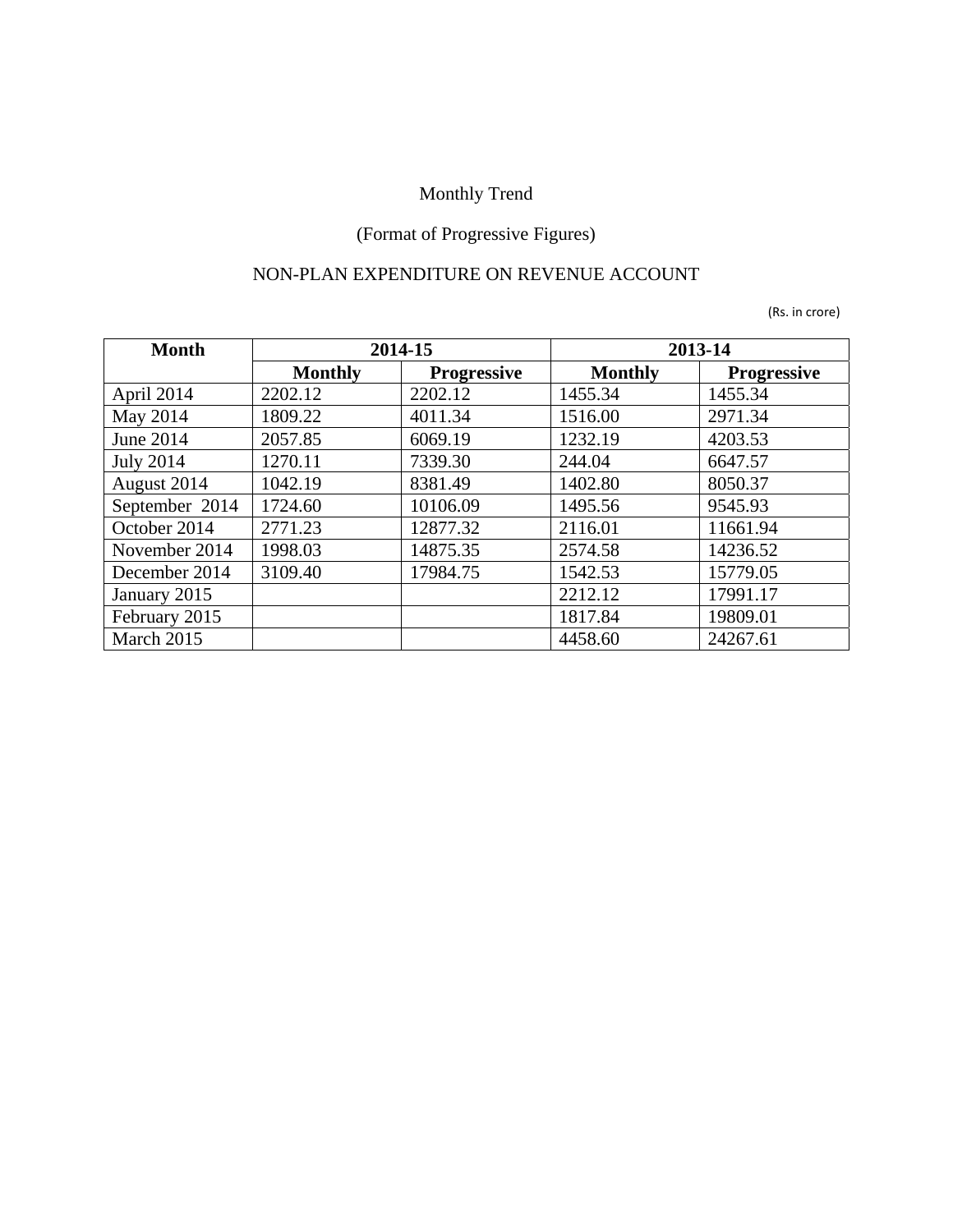#### (Format of Progressive Figures)

### NON-PLAN EXPENDITURE ON INTEREST PAYMENTS

| <b>Month</b>     |                | 2014-15            |                          | 2013-14            |
|------------------|----------------|--------------------|--------------------------|--------------------|
|                  | <b>Monthly</b> | <b>Progressive</b> | <b>Monthly</b>           | <b>Progressive</b> |
| April 2014       |                |                    |                          |                    |
| May 2014         | 239.69         | 239.69             | 1490.18                  | 1490.18            |
| June 2014        | 198.46         | 438.15             |                          | 1490.18            |
| <b>July 2014</b> |                | 438.15             | 127.06                   | 1617.24            |
| August 2014      | 192.92         | 631.07             | $\overline{\phantom{0}}$ | 1617.24            |
| September 2014   | 231.37         | 862.44             |                          | 1617.24            |
| October 2014     | 197.87         | 1060.31            | 3.43                     | 1620.67            |
| November 2014    | 267.50         | 1327.81            | 1169.61                  | 2790.28            |
| December 2014    | 391.04         | 1718.85            |                          | 2790.28            |
| January 2015     |                |                    | 413.55                   | 3203.83            |
| February 2015    |                |                    | 2.53                     | 3206.36            |
| March 2015       |                |                    | $(-)633.72$              | 2572.64            |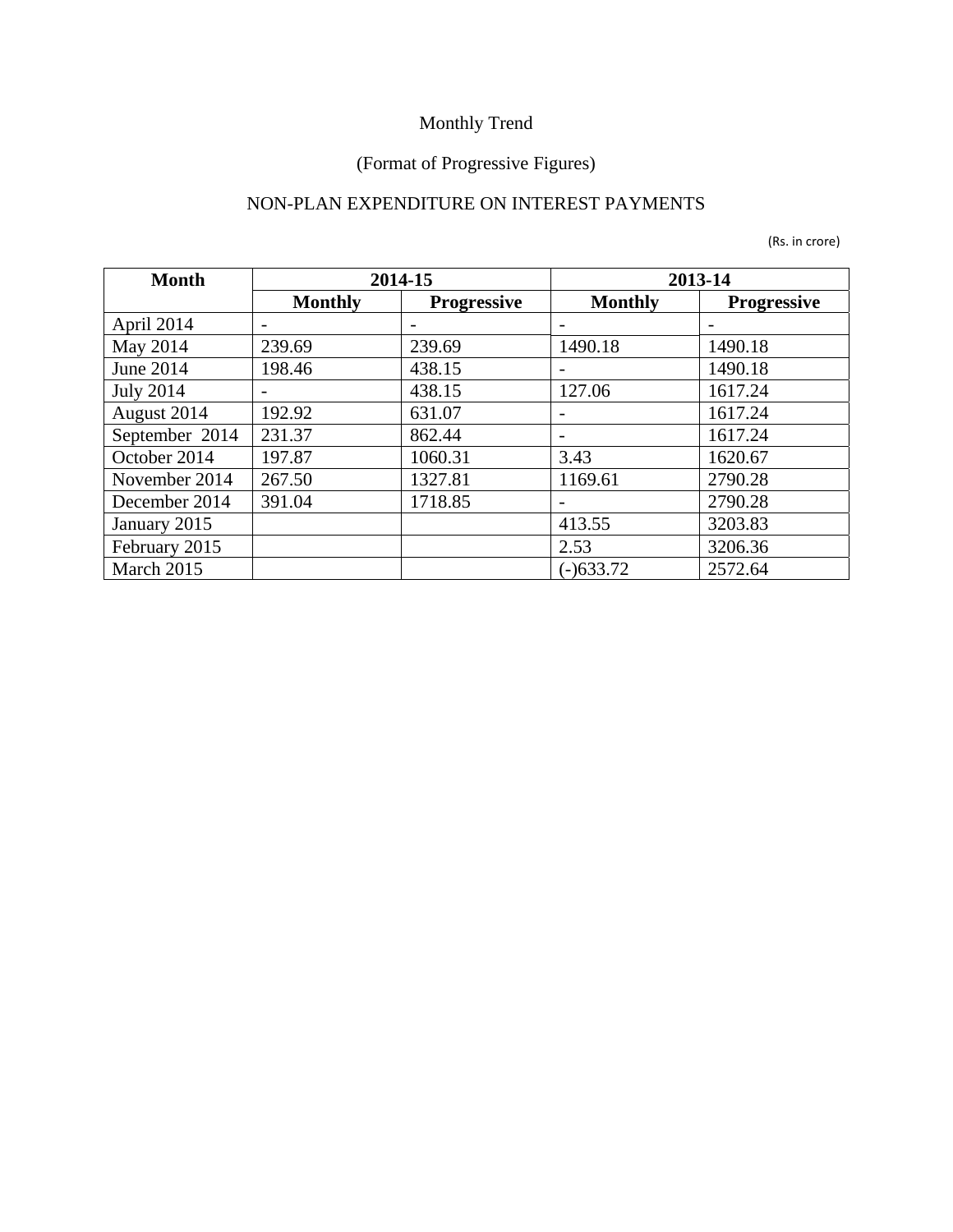## (Format of Progressive Figures)

### NON-PLAN EXPENDITURE ON CAPITAL ACCOUNT

| <b>Month</b>     |                | 2014-15            |                | 2013-14            |
|------------------|----------------|--------------------|----------------|--------------------|
|                  | <b>Monthly</b> | <b>Progressive</b> | <b>Monthly</b> | <b>Progressive</b> |
| April 2014       | 66.66          | 66.66              | 6.10           | 6.10               |
| May 2014         | $(-)01.35$     | 65.31              | 20.60          | 26.70              |
| June 2014        | 53.74          | 119.05             | 31.38          | 58.08              |
| <b>July 2014</b> | $(-)0.47$      | 118.58             | 14.02          | 72.10              |
| August 2014      | 45.28          | 163.86             | 12.84          | 84.94              |
| September 2014   | 37.93          | 201.79             | 41.84          | 126.78             |
| October 2014     | 161.70         | 363.49             | 44.63          | 171.41             |
| November 2014    | 26.65          | 390.14             | 19.27          | 190.68             |
| December 2014    | 347.92         | 738.06             | 38.05          | 228.73             |
| January 2015     |                |                    | 95.17          | 323.90             |
| February 2015    |                |                    | 53.75          | 377.65             |
| March 2015       |                |                    | 129.43         | 507.08             |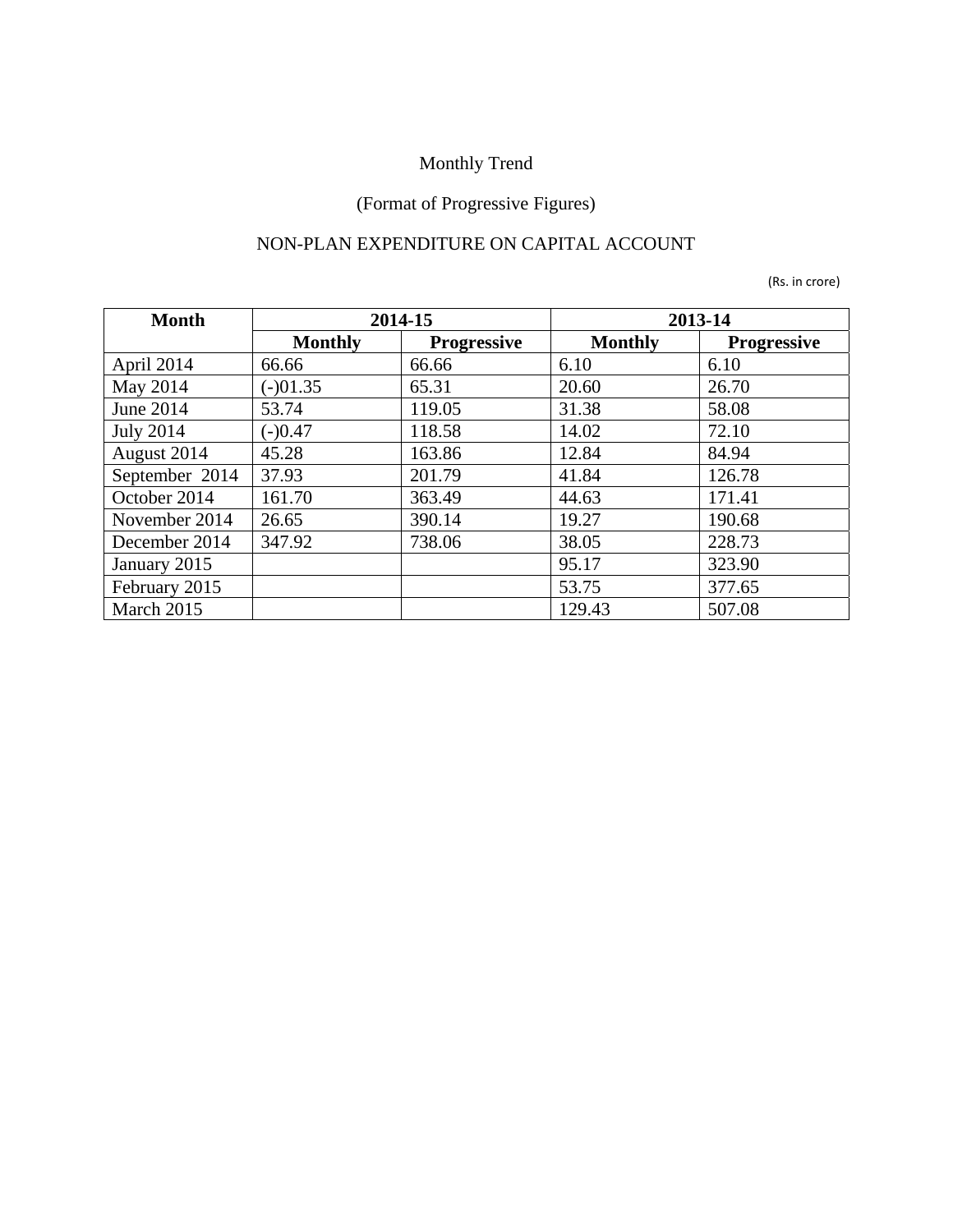## (Format of Progressive Figures)

#### PLAN EXPENDITURE ON REVENUE ACCOUNT

| <b>Month</b>     |                | 2014-15            | 2013-14        |                    |
|------------------|----------------|--------------------|----------------|--------------------|
|                  | <b>Monthly</b> | <b>Progressive</b> | <b>Monthly</b> | <b>Progressive</b> |
| April 2014       | 48.37          | 48.37              | 33.99          | 33.99              |
| May 2014         | 39.43          | 87.80              | 1531.31        | 1565.30            |
| June 2014        | 109.03         | 196.83             | 70.45          | 1635.75            |
| <b>July 2014</b> | 55.87          | 252.70             | 79.56          | 1715.31            |
| August 2014      | 60.56          | 313.26             | 115.31         | 1830.62            |
| September 2014   | 92.54          | 405.80             | 54.69          | 1885.31            |
| October 2014     | 132.52         | 538.32             | 149.36         | 2034.67            |
| November 2014    | 184.28         | 722.60             | 124.49         | 2159.16            |
| December 2014    | 400.93         | 1123.53            | 82.70          | 2241.86            |
| January 2015     |                |                    | 188.74         | 2430.60            |
| February 2015    |                |                    | 148.02         | 2578.62            |
| March 2015       |                |                    | $(-)828.66$    | 1749.96            |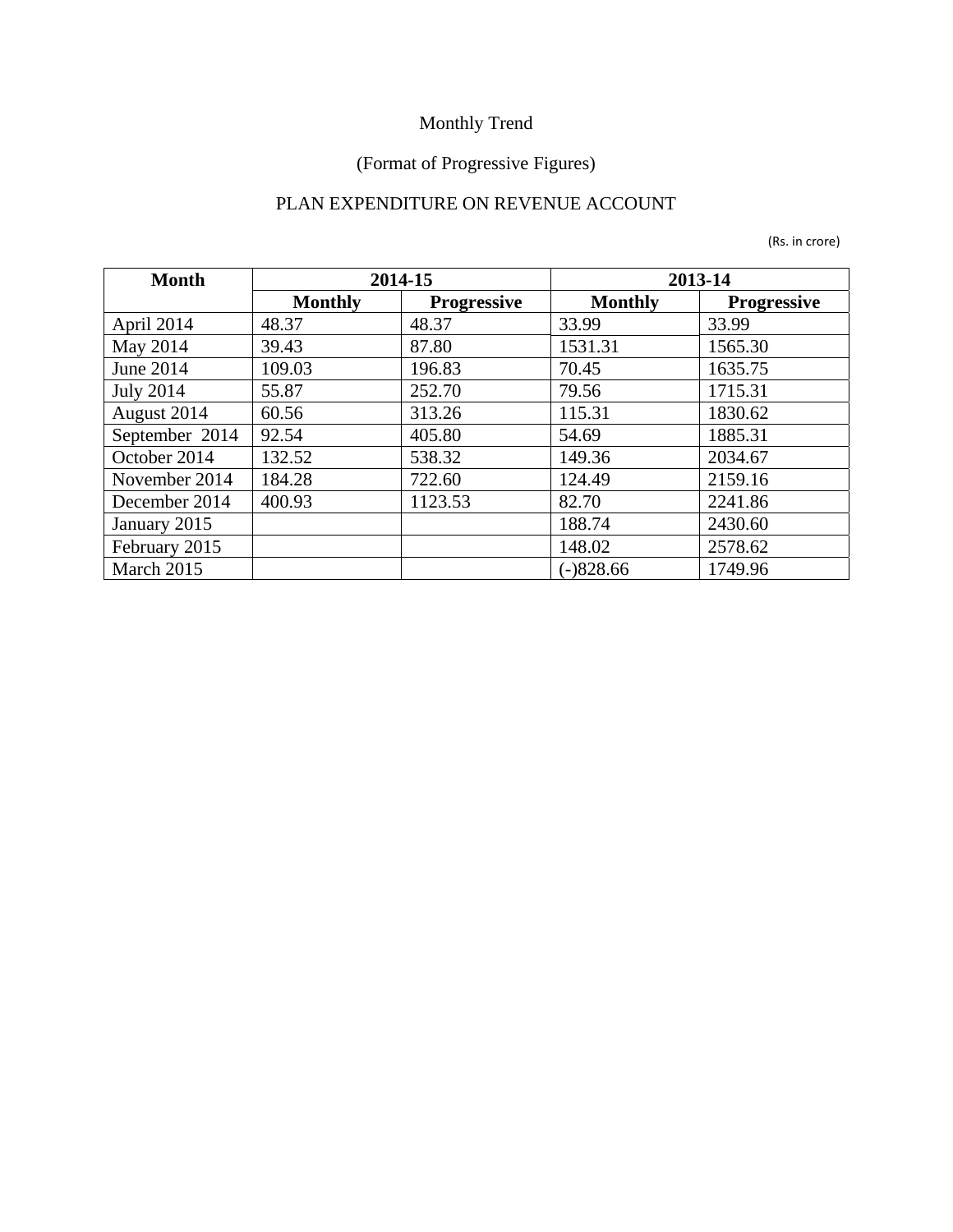## (Format of Progressive Figures)

### PLAN EXPENDITURE ON CAPITAL ACCOUNT

| <b>Month</b>     |                | 2014-15            | 2013-14        |                    |
|------------------|----------------|--------------------|----------------|--------------------|
|                  | <b>Monthly</b> | <b>Progressive</b> | <b>Monthly</b> | <b>Progressive</b> |
| April 2014       | $(-)04.20$     | $(-)04.20$         | $(-)03.18$     | $(-)03.18$         |
| May 2014         | 29.92          | 25.72              | 86.26          | 83.08              |
| June 2014        | 36.00          | 61.72              | 44.59          | 127.67             |
| <b>July 2014</b> | 119.35         | 181.07             | 109.01         | 236.68             |
| August 2014      | 148.47         | 329.54             | 190.71         | 427.39             |
| September 2014   | 111.54         | 441.08             | 164.37         | 591.76             |
| October 2014     | 185.68         | 626.76             | 243.75         | 835.51             |
| November 2014    | 105.85         | 732.61             | 291.04         | 1126.55            |
| December 2014    | 221.36         | 953.97             | 149.74         | 1276.29            |
| January 2015     |                |                    | 229.64         | 1505.93            |
| February 2015    |                |                    | 264.86         | 1770.79            |
| March 2015       |                |                    | 2154.47        | 3925.26            |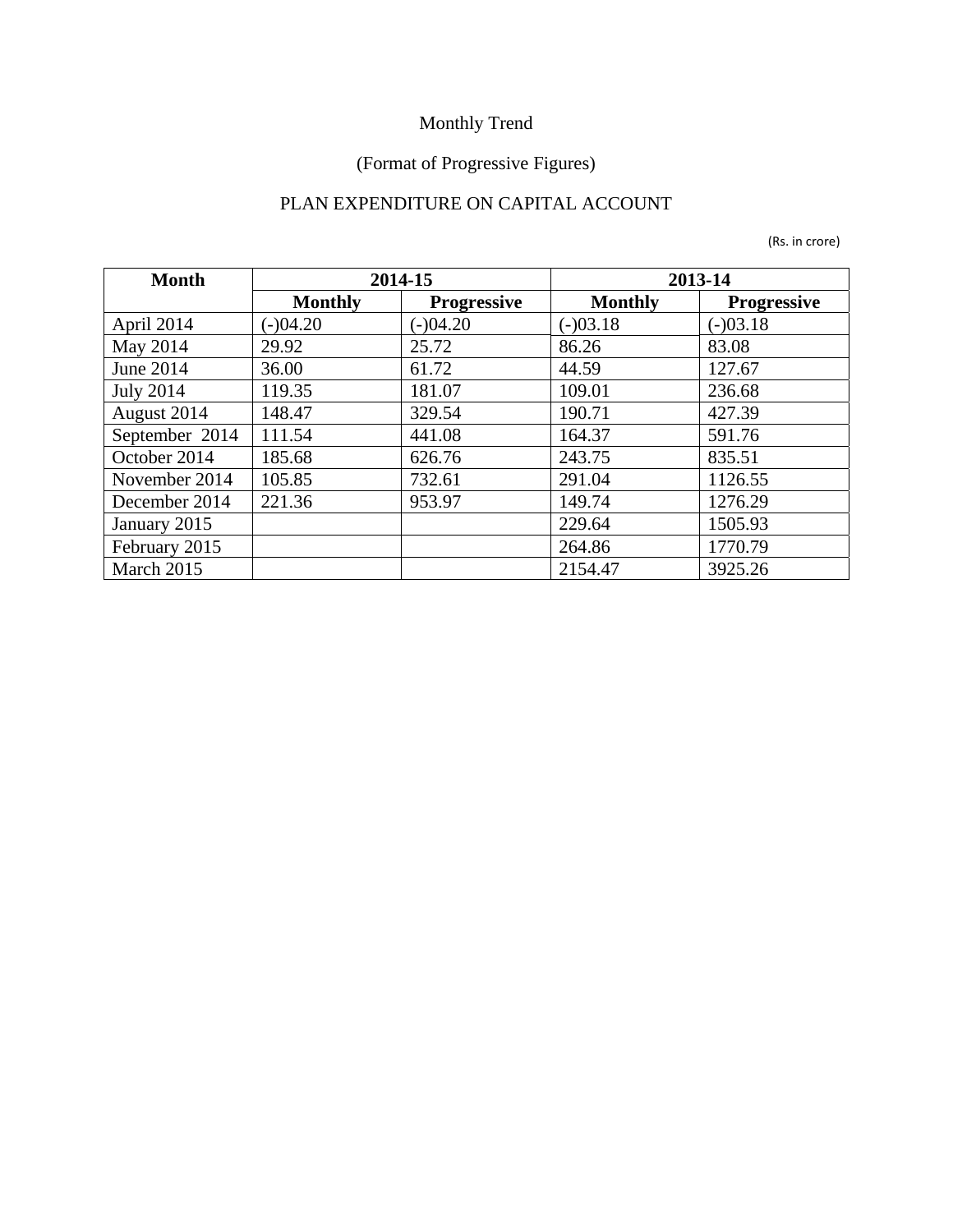## (Format of Progressive Figures)

### TOTAL EXPENDITURE ON REVENUE ACCOUNT

| <b>Month</b>     |                | 2014-15            |                | 2013-14            |
|------------------|----------------|--------------------|----------------|--------------------|
|                  | <b>Monthly</b> | <b>Progressive</b> | <b>Monthly</b> | <b>Progressive</b> |
| April 2014       | 2183.83        | 2183.83            | 1489.33        | 1489.33            |
| May 2014         | 1915.31        | 4099.14            | 3047.31        | 4536.64            |
| June 2014        | 2166.88        | 6266.02            | 1302.64        | 5839.28            |
| <b>July 2014</b> | 1325.98        | 7592.00            | 2523.60        | 8362.88            |
| August 2014      | 1102.75        | 8694.75            | 1518.11        | 9880.99            |
| September 2014   | 1817.14        | 10511.89           | 1550.25        | 11431.24           |
| October 2014     | 2903.75        | 13415.64           | 2265.37        | 13696.61           |
| November 2014    | 2182.31        | 15597.95           | 2699.07        | 16395.68           |
| December 2014    | 3510.33        | 19108.28           | 1625.23        | 18020.91           |
| January 2015     |                |                    | 2400.86        | 20421.77           |
| February 2015    |                |                    | 1965.86        | 22387.63           |
| March 2015       |                |                    | 3629.94        | 26017.57           |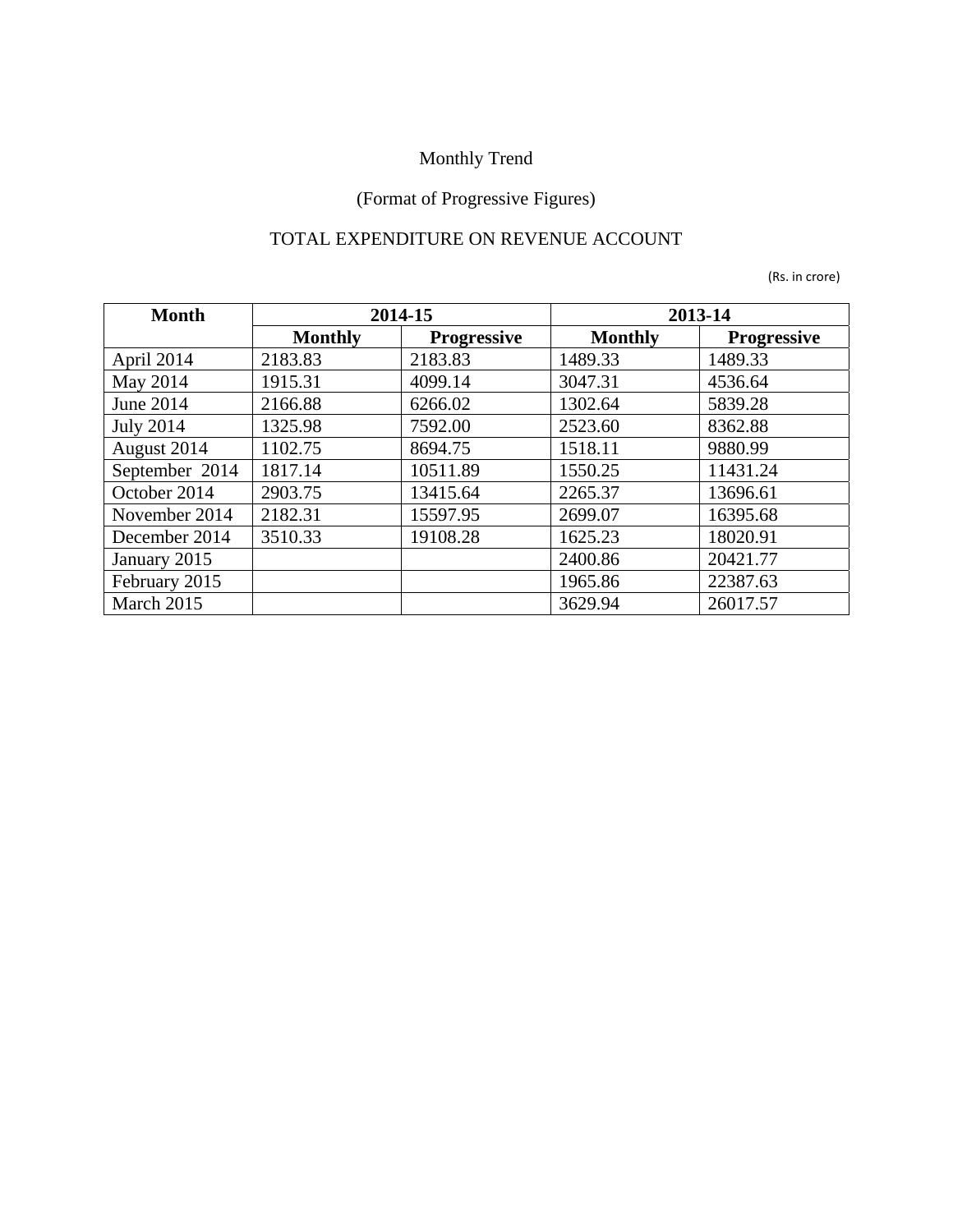## (Format of Progressive Figures)

### TOTAL EXPENDITURE ON CAPITAL ACCOUNT

| <b>Month</b>     | 2014-15        |                    | 2013-14        |                    |  |
|------------------|----------------|--------------------|----------------|--------------------|--|
|                  | <b>Monthly</b> | <b>Progressive</b> | <b>Monthly</b> | <b>Progressive</b> |  |
| April 2014       | 62.46          | 62.46              | 2.92           | 2.92               |  |
| May 2014         | 28.57          | 91.03              | 106.86         | 109.78             |  |
| June 2014        | 89.74          | 180.77             | 75.97          | 185.75             |  |
| <b>July 2014</b> | 118.88         | 299.65             | 123.03         | 308.78             |  |
| August 2014      | 193.75         | 493.40             | 203.55         | 512.33             |  |
| September 2014   | 149.47         | 642.87             | 206.20         | 718.53             |  |
| October 2014     | 347.38         | 990.25             | 288.39         | 1006.92            |  |
| November 2014    | 132.50         | 1122.75            | 310.31         | 1317.23            |  |
| December 2014    | 569.28         | 1692.03            | 187.79         | 1505.02            |  |
| January 2015     |                |                    | 324.81         | 1829.83            |  |
| February 2015    |                |                    | 318.61         | 2148.44            |  |
| March 2015       |                |                    | 2283.90        | 4432.34            |  |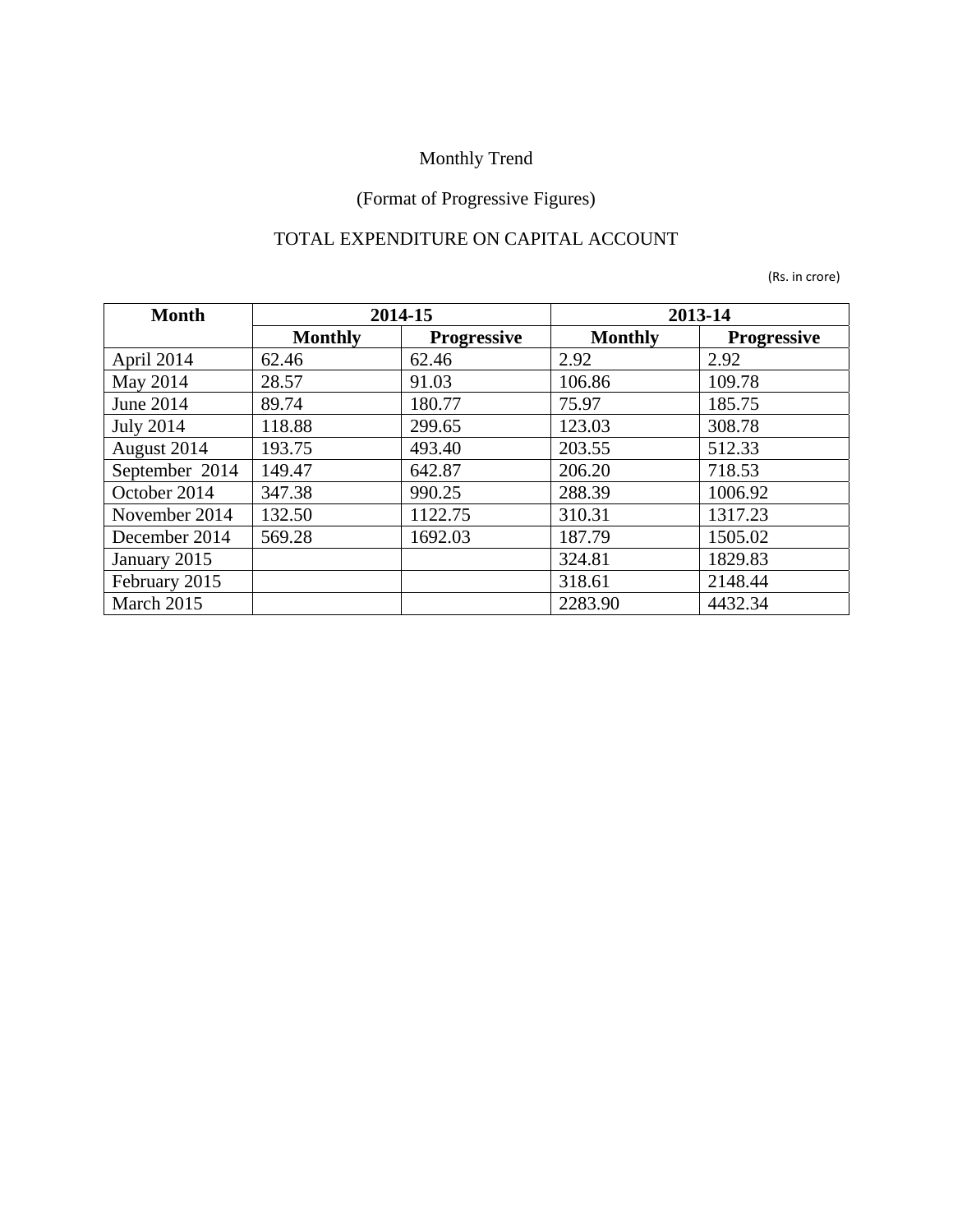## (Format of Progressive Figures)

### LOANS AND ADVANCES DISBURSED

| <b>Month</b>     | 2014-15                  |                    | 2013-14        |                    |  |
|------------------|--------------------------|--------------------|----------------|--------------------|--|
|                  | <b>Monthly</b>           | <b>Progressive</b> | <b>Monthly</b> | <b>Progressive</b> |  |
| April 2014       | $\qquad \qquad$          |                    | 0.80           | 0.80               |  |
| May 2014         | $\overline{\phantom{a}}$ |                    | 1.00           | 1.80               |  |
| June 2014        | 05.16                    | 05.16              | 1.12           | 2.92               |  |
| <b>July 2014</b> |                          | 05.16              | 30.48          | 33.40              |  |
| August 2014      | $\overline{\phantom{a}}$ | 05.16              | 1.00           | 34.40              |  |
| September 2014   | $\overline{\phantom{0}}$ | 05.16              | 2.34           | 36.74              |  |
| October 2014     | 24.96                    | 30.12              | 9.52           | 46.26              |  |
| November 2014    | 02.66                    | 32.78              | 3.80           | 50.06              |  |
| December 2014    | 19.98                    | 52.76              | 0.32           | 50.38              |  |
| January 2015     |                          |                    | 12.83          | 63.21              |  |
| February 2015    |                          |                    | 09.24          | 72.45              |  |
| March 2015       |                          |                    | 48.97          | 121.42             |  |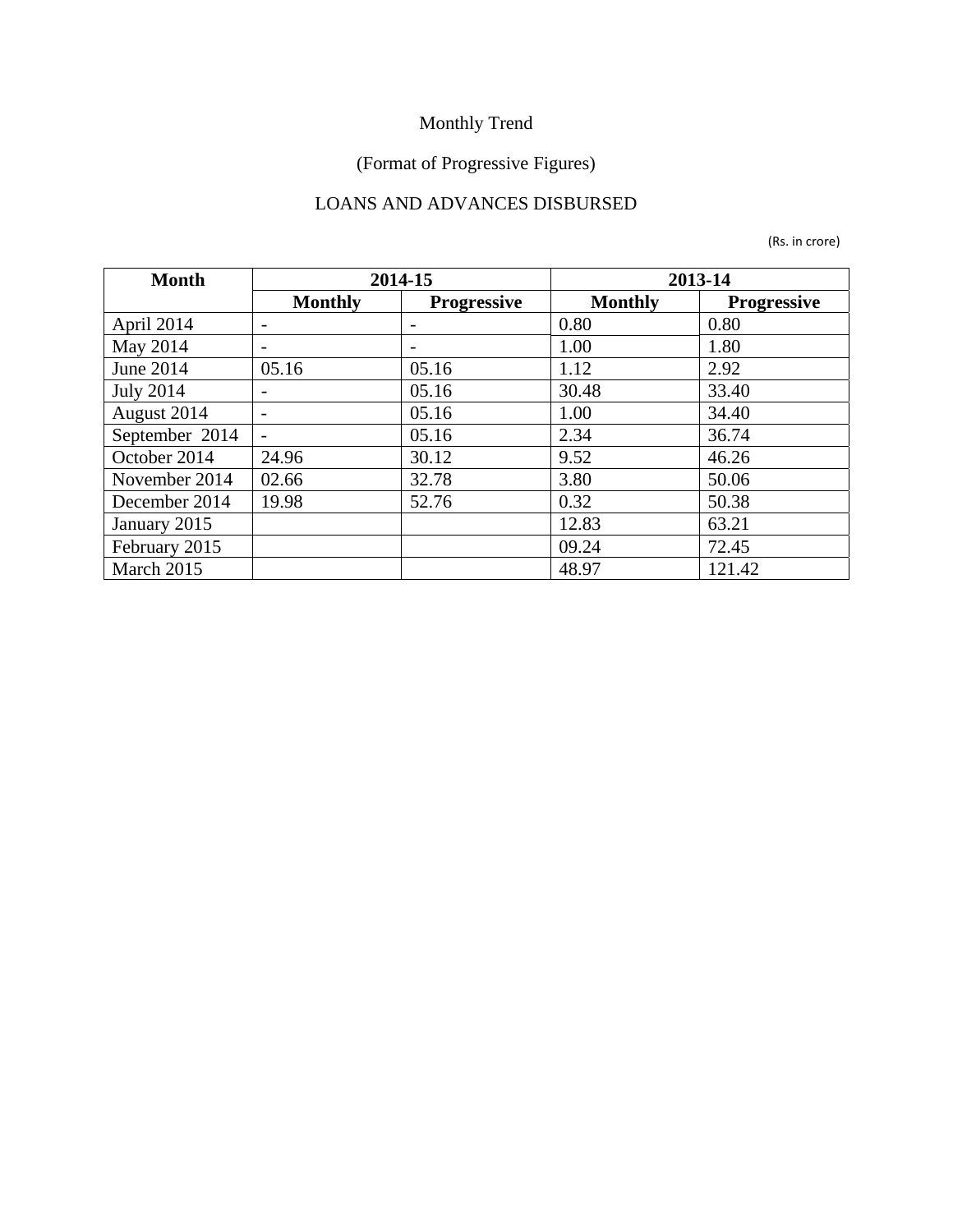## (Format of Progressive Figures)

#### REVENUE SURPLUS

| <b>Month</b>     | 2014-15        |                    | 2013-14        |                    |  |
|------------------|----------------|--------------------|----------------|--------------------|--|
|                  | <b>Monthly</b> | <b>Progressive</b> | <b>Monthly</b> | <b>Progressive</b> |  |
| April 2014       | $(-)1101.27$   | $(-)1101.27$       | $(-)519.08$    | $(-)519.08$        |  |
| May 2014         | $(-)913.76$    | $(-)2015.03$       | $(-)377.82$    | $(-)896.90$        |  |
| June 2014        | 237.19         | $(-)1777.84$       | $(-)817.16$    | $(-)1714.06$       |  |
| <b>July 2014</b> | $(-)436.92$    | $(-)2214.76$       | 987.83         | $(-)726.23$        |  |
| August 2014      | 1038.26        | $(-)1176.50$       | $(-)949.03$    | $(-)1675.26$       |  |
| September 2014   | 210.43         | $(-)966.07$        | 109.62         | 1565.64            |  |
| October 2014     | $(-)502.19$    | $(-)1468.26$       | 961.08         | 2526.72            |  |
| November 2014    | 2161.96        | 693.70             | 1976.25        | $(-)550.47$        |  |
| December 2014    | $(-)564.34$    | 129.36             | 976.52         | 426.05             |  |
| January 2015     |                |                    | $(-)351.61$    | 74.44              |  |
| February 2015    |                |                    | 591.24         | 665.68             |  |
| March 2015       |                |                    | 1063.94        | 1729.62            |  |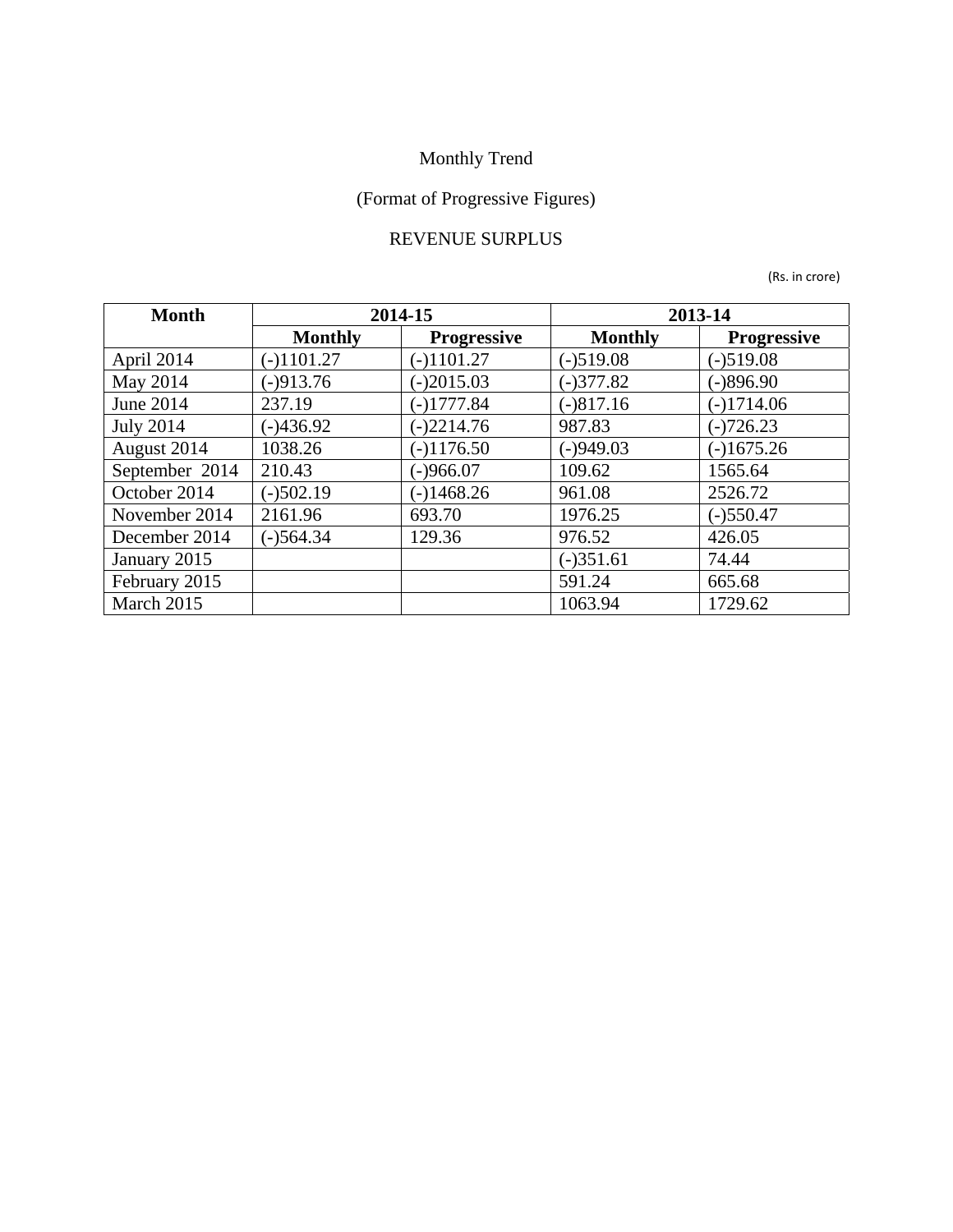## (Format of Progressive Figures)

### FISCAL DEFICIT

| <b>Month</b>     | 2014-15        |                    | 2013-14        |                    |  |
|------------------|----------------|--------------------|----------------|--------------------|--|
|                  | <b>Monthly</b> | <b>Progressive</b> | <b>Monthly</b> | <b>Progressive</b> |  |
| April 2014       | 1163.57        | 1163.57            | 522.65         | 522.65             |  |
| May 2014         | 942.20         | 2105.77            | 485.58         | 1008.23            |  |
| <b>June 2014</b> | $(-)142.36$    | 1963.41            | 894.13         | 1902.36            |  |
| <b>July 2014</b> | 555.77         | 2519.18            | 834.46         | $(-)1067.90$       |  |
| August 2014      | $(-)844.60$    | 1674.58            | 1153.42        | $(-)2221.32$       |  |
| September 2014   | $(-)61.10$     | 1613.48            | 98.75          | 2320.47            |  |
| October 2014     | 874.43         | 2487.91            | 1258.87        | 3578.94            |  |
| November 2014    | $(-)2026.85$   | 461.06             | $(-)1662.25$   | 1916.69            |  |
| December 2014    | 1152.03        | 1613.09            | $(-)788.54$    | 1128.15            |  |
| January 2015     |                |                    | 689.14         | 1817.29            |  |
| February 2015    |                |                    | $(-)265.44$    | 1551.85            |  |
| March 2015       |                |                    | 1268.16        | 2820.01            |  |